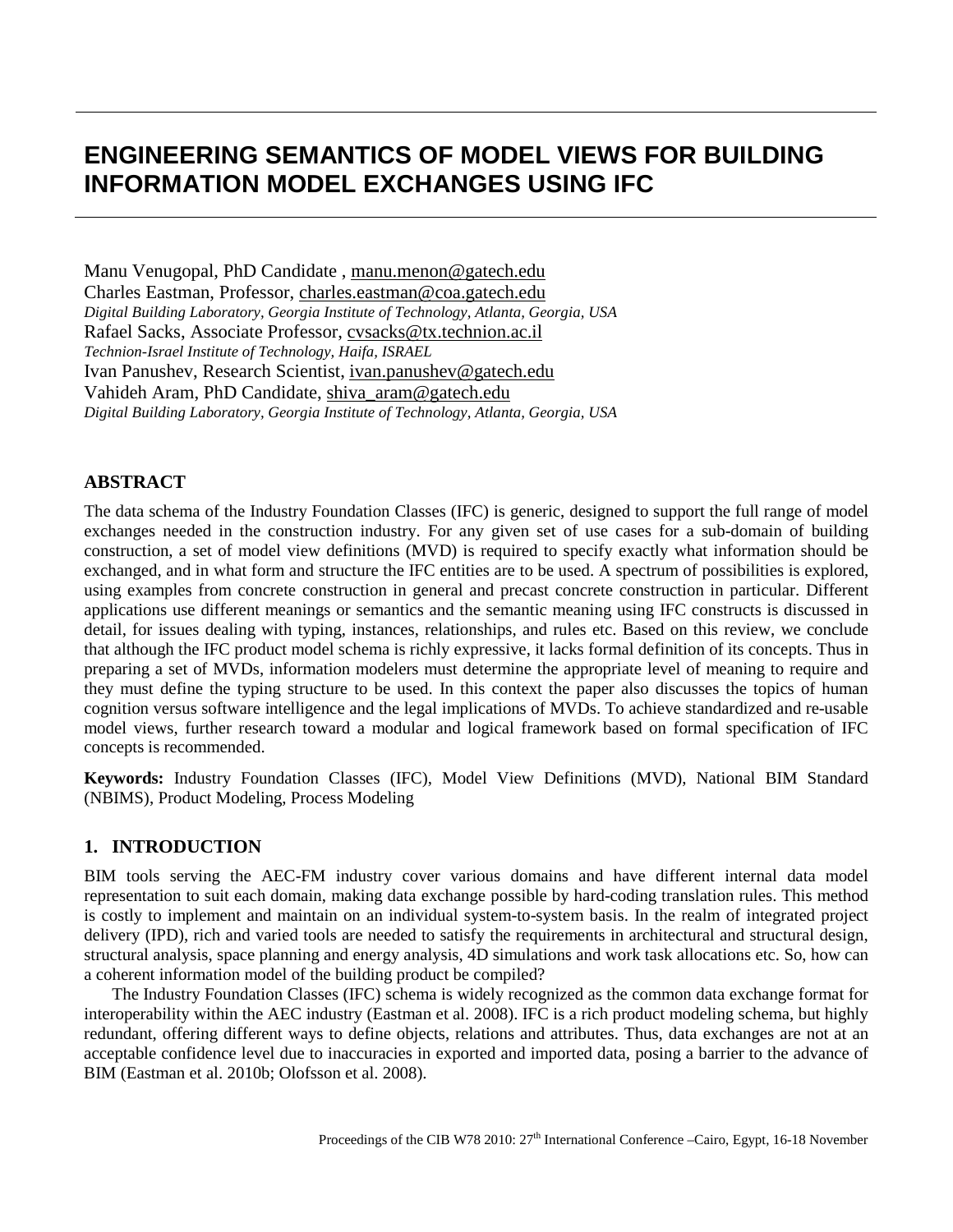The National BIM Standard™ initiative (NBIMS 2007) proposes facilitating information exchanges through *Model View Definitions* (MVD) (Hietanen 2006). A model view is a subset of the entire schema, which satisfies the requirements for a particular model exchange in the industry. This methodology defines the appropriate information entities from a schema for a particular *use-case*. The differences between the model schemas, designed to store building models for BIM applications and the model schema of exchange models, arise from the different functions they support. The authors' experience in developing Precast BIM standard (Eastman et al. 2010a), which is one of the early NBIMS, has given insights into the advantages of the MVD approach and enabled us to identify areas that require more attention. The following sections introduce the idea of MVD and analyze the issues related to the semantics of IFC in developing MVDs. Studies on data exchanges, by reducing or simplifying the information, show that without well defined model views, the current approaches are vulnerable to errors, omissions, contradictions and misrepresentations (Bazjanac and Kiviniemi 2007). The results of the exchange scenarios between BIM applications have been shown to contain information loss or distortions (Pazlar and Turk 2008). Most of these problems can be related to the lack of semantic uniformity in the way BIM tools map their internal objects to IFC entities and properties. For example, there has been no standard procedure in which a precast architectural facade is modeled and mapped to and from the IFC schema (Jeong et al. 2009). Performance studies of BIM data bases, to create partial models and run queries, show a strong need for both identifying model views for specific exchanges, as well as for specifying the exchange protocols in a stricter manner (Nour 2009; Sacks et al. 2010). The research presented in this paper analyzes the need for a more formal definition of IFC concepts.

## **2. MODEL VIEWS**

Integrated project delivery calls for building information modeling data to be exchanged between various actors. A *Use-Case* defines the information exchanges between any two actors in a project aimed at achieving a specific goal, within a specified phase of a project's lifecycle. These information exchanges are defined as *Model Exchanges*. Product model schemas such as IFC are rich, but redundant. In order to build effective exchanges, it is imperative to define relevant subsets of the schema that are appropriate for each exchange. These subsets allow extraction of '*model views*', which are akin to database views. Therefore, *Model Views* can be defined as virtual, specialized and structured subsets of data compiled dynamically from databases. For example, building information is to be exchanged between an architect and an engineer during schematic design. This is defined as the 'use-case'. The content of the information exchanges for each use case are termed *Exchange Requirements* (ER). The model view for the use-case defines the minimum useful subset of the objects from the architect's model, and the business rules governing their content, that should be exchanged between architectural design applications and structural design applications. The most obvious requirement of this exchange model view is the geometry. This is created by the architect and is used either as a reference or translated into native objects in structural design applications. It should be possible to identify and relate objects in both Architectural as well as Structural models.

The first step in defining such exchange requirements is collection and documentation of requirements in the form of an *Information Delivery Manual* (IDM), prepared in close consultation with industry experts. The next step involves conceptualizing these requirements into reusable modules of information called *Concepts.* For example, in the case of precast concrete, the information categories to be exchanged can be reinforcement elements, joints, plant and field applied connections and slabs, etc. The Concepts are meant to be generic, i.e. they are not specific to any product model schema. The third step is to bind them in terms of a schema, for example IFC 2x3. This can be done by defining their implementation in terms of IFC entities and relationships. The concepts and their bindings can be aggregated and published as *Model Views*. Software application export and import functions are implemented for each exchange by using the Concept bindings as a specification. If software companies implement their internal mappings from their own data model to the exchange modeling language, high levels of re-use are possible at the translator writing level. These functions are then tested against the model views to validate and certify them. The same procedural methodology is followed for other exchanges as well. For example, we would use the same methodology for a *model view* for exchange between structural design and structural analysis, or one for structural design to precast detailing, etc.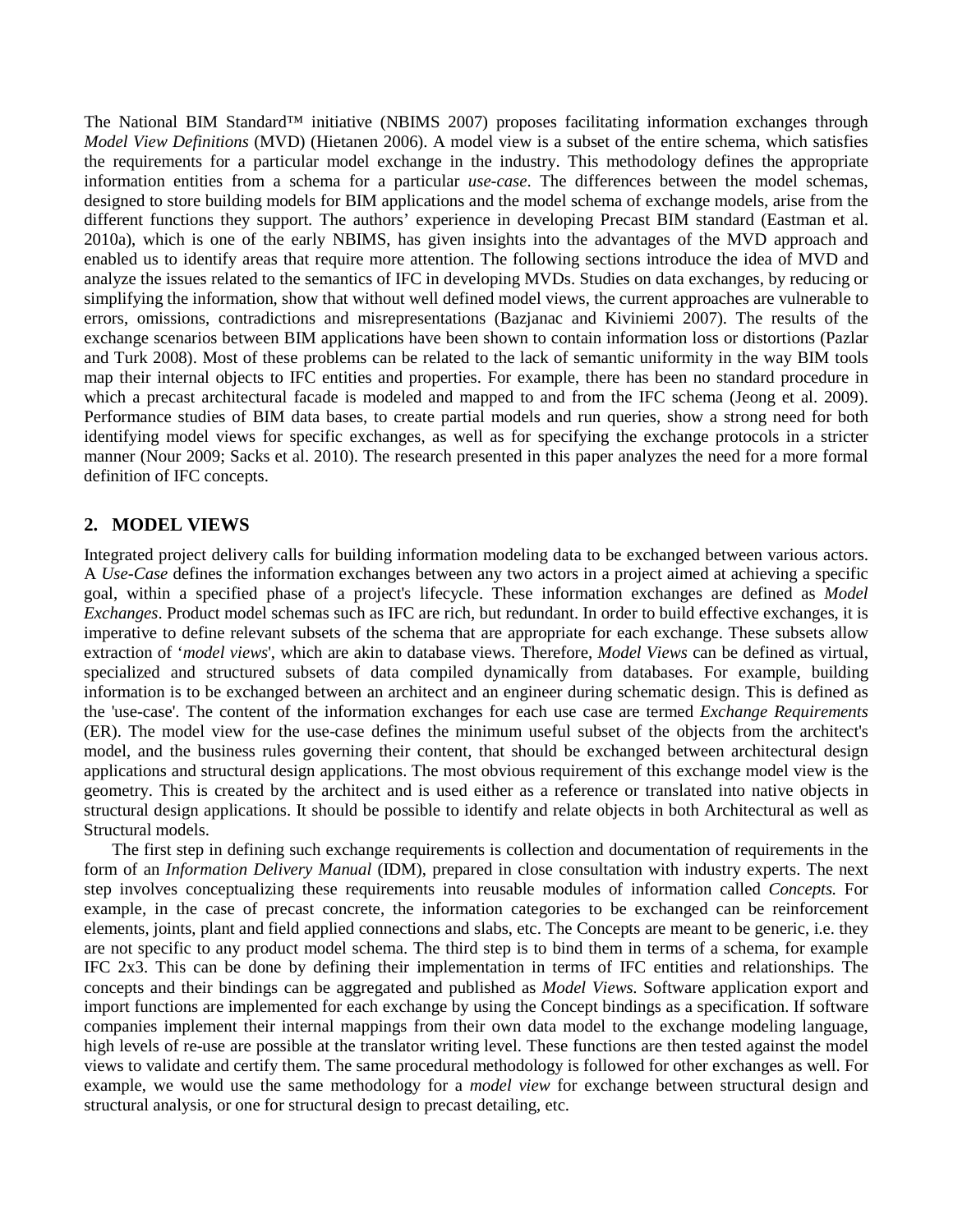The model view approach has some drawbacks as well. For example, the development of an IDM is based on industry knowledge and human expertise. Moreover, the translation from IDM to MVD is manual and tends to be error prone. This brings to the forefront the need for a more logical framework to specify model views. The number of research and industry-based initiatives to develop model views in different areas underlines this need. This prompted the authors to collaborate with the development of IFC Solutions Factory, which is a web-based repository of such IFC concepts and model view development research that is being pursued in different parts of the world. Table 1 tabulates some of this research and their respective target model exchanges (Blis-Project 2010). A number of these areas have overlapping information, however, lack of strict definitions makes it impossible to re-use existing concepts, adding to the overhead for software developers. (for example, precast and cast-in-place concrete have different sets of model view definitions, but the reinforcement requirement is largely the same, and should share common concepts). Moreover, IFC is an extensible data schema, where new extensions are proposed and accepted whenever new business requirements arise. It is typical for a gap-analysis to be performed and new extensions to be proposed during the development of model views. There is criticism that some of the extensions are done in an ad-hoc manner (Kiviniemi 2007). This claim is in fact justified by the number of IFC entities that are introduced and then deprecated, while moving from one version to another of IFC.

Table 1: A list of current model view development initiatives in progress using IFC (Blis-Project 2010) http://www.blis-project.org/IAI-MVD/.

| 1.1 Exchange Model                                                | 1.2 Organization                                 |
|-------------------------------------------------------------------|--------------------------------------------------|
| Architectural design to circulation/security/analysis             | <b>US General Services Administration</b>        |
| Architectural design to landscape design                          | CRC for construction innovation                  |
| Architectural design to quantity take-off - level 1,2,3           | Virtual Building Laboratory; German Speaking Ch. |
| Architectural design to spatial program validation                | <b>US General Services Administration</b>        |
| Architectural design to struct. design and to structural analysis | Virtual Building Laboratory @ TUT                |
| Architectural design to thermal insulation                        | Virtual Building Laboratory @ TUT                |
| Architectural programming to architectural design                 | <b>BuildingSmart International</b>               |
| Basic handover to facility management                             | German Speaking Chapter                          |
| Concept design BIM 2010                                           | <b>US General Services Administration</b>        |
| Design to code compliance checking                                | <b>International Code Council</b>                |
| Design to energy performance analysis                             | Building Smart Alliance, North America           |
| Design to quantity take-off                                       | Building Smart Alliance, North America           |
| Extended coordination view                                        | IAI Implementers Support Group                   |
| Extensibility                                                     | Virtual Building Laboratory @ TUT                |
| Indoor climate simulation to HVAC design                          | Helsinki University of Technology - HVAC Lab     |
| Landscape design to road design                                   | CRC for construction innovation                  |
| Precast Concrete Exchanges                                        | <b>Precast Concrete Institute</b>                |
| Road design to landscape design                                   | CRC for construction innovation                  |
| Space requirements and targets to thermal insulation              | Helsinki University of Technology - HVAC Lab     |
| Structural design to structural detailing                         | <b>Applied Technology Council</b>                |

# **3. EMBEDDING SEMANTIC MEANING IN MODEL EXCHANGES**

In compiling an MVD for exchange of product model data between various BIM application tools, one must determine to what extent engineering, fabrication and production semantics will be embedded in the exchange model. At one end of the spectrum, an exchange model can carry only the basic solid geometry and material data of the building model exchanged. In this case, for any use beyond a simple geometry clash check, importing software would need to interpret the geometry and compile the meaning using internal representations of the objects received in terms of its own native objects. The export routines at this level are simple and the exchanges are generic.

At the other end of the spectrum, an exchange file can be structured to represent piece-type aggregations or hierarchies that define design intent, procurement groupings, production methods and phasing, and other pertinent information about the building and its parts. In this case, the importing software can generate native objects in its own schema with minimum effort, based upon predefined libraries of profiles, catalogue pieces, surface finishes, and materials and do not require explicit geometry or other data in every exchange. The export routines at this level must be carefully tailored for each case, the reason being, the information must be structured in a way suitable for the importing applications in each case. Different use cases require different information structures.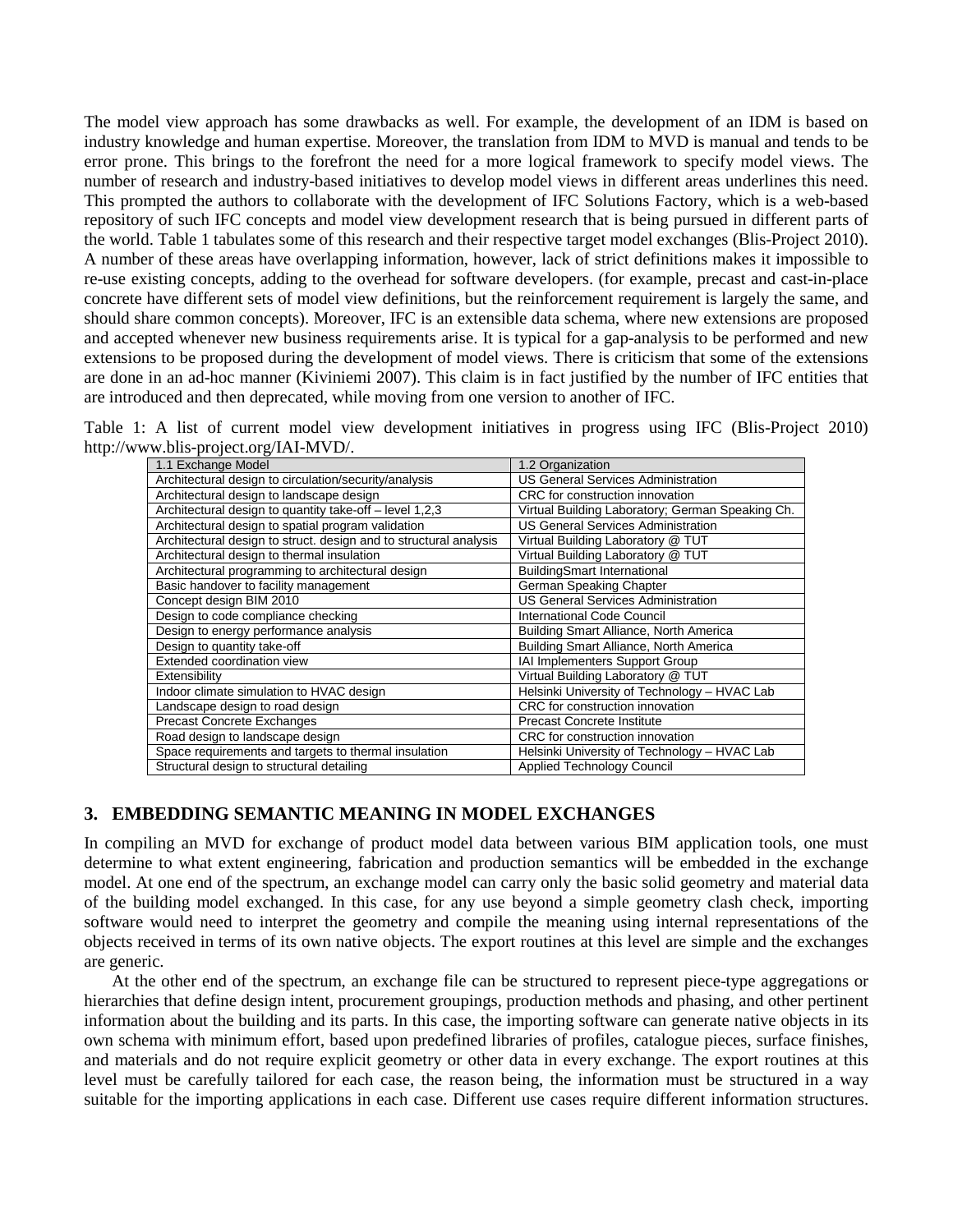For example, an architect might group a set of precast façade panels according to the patterns to be fabricated on their surfaces, manipulating the pattern as a family; an engineer might group them according to their weights and the resulting connections to the supporting structure; a fabricator might group them according to fabrication and delivery dates.

In preparing a set of MVDs, information modelers must determine the appropriate level of meaning and the typing structure. If the structure is too simple, the exchanges will only have value for importing software that is able to apply some level of expert knowledge to interpret the information. If it is too rigid, then it will only be appropriate for a narrow range of use cases. This may lead to a requirement of large number of model view definitions, which also implies that software companies will need to prepare multiple export - import routines.

#### **3.1 Type casting and inheritance**

The lower part of Figure 1 (below the axis) identifies the spectrum of possibilities involved when defining a model view in terms of exchange semantics. The first dimension of the range of possibilities along the spectrum is the question of the degree of typing that can be required in a model view definition, expressed as by the depth or breadth of hierarchical classification and aggregation to be used. It is possible to layer a classification schema, either strictly hierarchically, with each instance object belonging to just one type grouping, or in a distributed manner, where each instance inherits properties from multiple type objects. The range goes from independent instances (on the left), through weak typing through relationships between type and instance objects at run-time, to deeper and stricter inheritance trees without multiple-inheritance on the right.





For example, consider the typing structure to be used for reinforcement or precast pieces. The concept structure for rebar can be defined in multiple ways. If the production and assembly hierarchy is relied upon, an assembly structure of rebar pieces, by material diameters, strength, and coating can be defined as a rebar type (Figure 2: case 1). Additionally, by using the bending patterns of ACI or other parametric code with length, a bent piece can be defined (Figure 2: case 2). Similarly, rebar serving the same function in the same piece can be grouped in an 'assembly in one direction', to make a pattern; these may be iterated to and aggregated in turn to collect multiple patterns into a cage, producing a 'rebar cage' (Figure 2: case 3). A cage can then be assigned to an instance of a piece, a column or beam mark. At present, the issue of patterns or arrays of multiple instances of the same entity has not been clearly defined in IFC. As result, the pattern must be configured as an assembly, with the pattern parameters being implicit.

The concepts of *piece designs*, *piece marks*, *piece types*, *standard cross sections*, *shared geometry,* etc. are not clearly defined in IFC. For example, what is a piece "type"? This can be considered a drafting block, or turning an instance into a block (as can be done in Autocad) in order to both group it in terms of making it a class and placing instances of it. In the BIM world, the issues and objectives are different. For example, the approach may require making a column, then making instances of the column, or a window style. However, just as often, we are interested in building assemblies and assemblies of assemblies, all at the type level. It should be possible to reuse these levels in other assemblies (types), and also map them to instance locations. This capability is missing in IFC, although it is possible to design assemblies in most BIM tools in this same manner. Thus, a "type" in IFC should be an object class that cannot have instances, but can only be used to define other types or instances. Only instances are counted. The issue could be resolved if it were possible to obtain multiple levels of this *type*.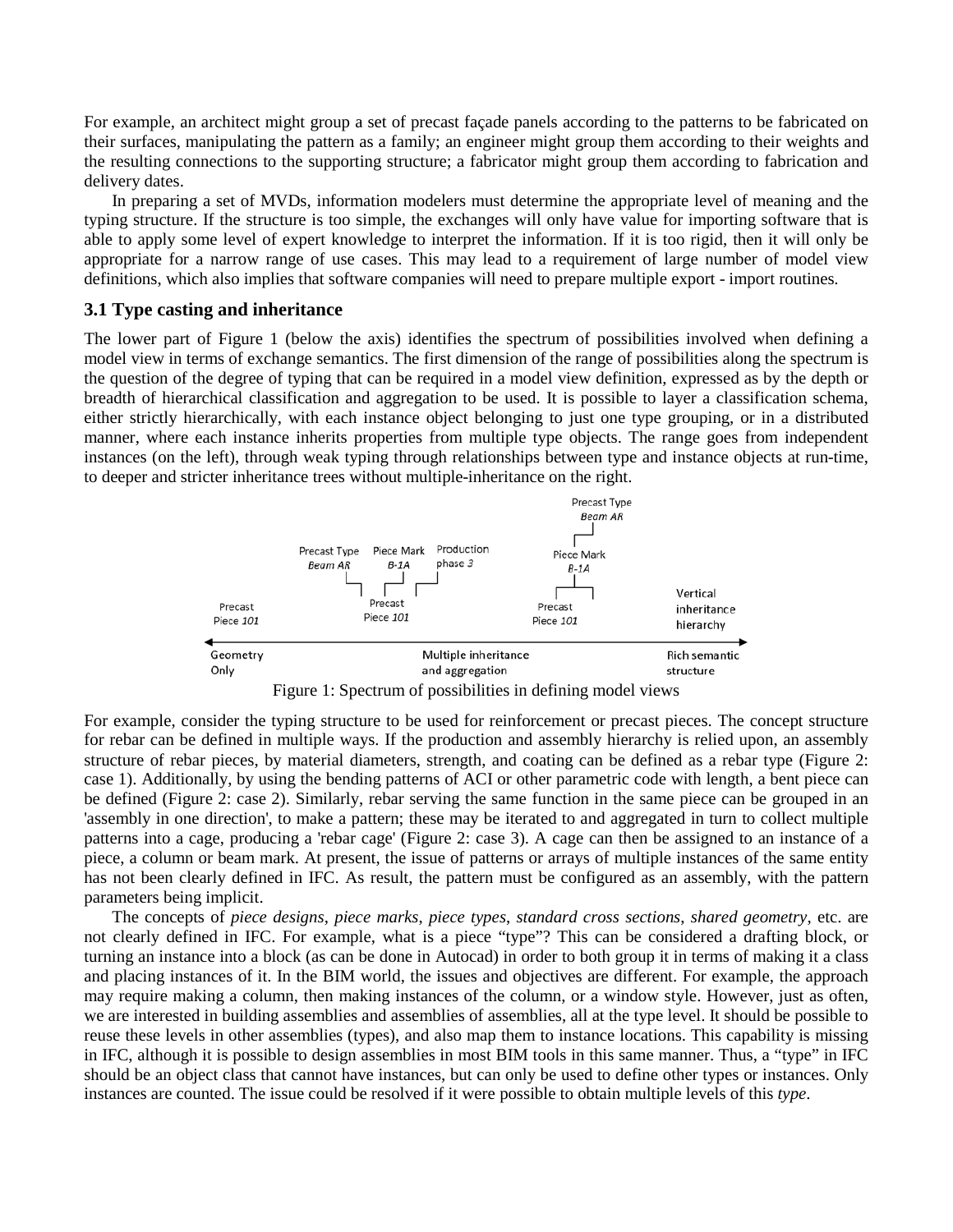

Figure 2: Different cases of reinforcing element aggregation, which can be used for *type-instancing*

However, the current type-instance distinction in IFC seems the result of the view that parts are delivered to the site and then erected. Hence, we have one level of product "type" and the instances. With more and more construction involving off-site assembly, we need to be able to depict multiple levels of assembly. The issue is the choice of using multiple levels while building typing/instancing structures, as well as relying on the software to correctly interpret this data.

One possibility is to use a *'flat'* approach where everything in an exchange file is provided explicitly (i.e. an expression of the physical reality with little or no functional or behavioural interpretation). In this approach, typing is unimportant, because the receiving application or operator is assumed to be capable of interpreting what is exchanged for its own purposes. Tekla's approach to IFC import, in which all objects in the IFC file become reference objects in the BIM file rather than native objects, expresses this. In this approach, it is the operator who interprets what is imported and promoted to the functional status of a native Tekla object. The grouping does not matter if the receiving data is not edited. The *'flat'* approach seems to guide the IFC core group in hitherto refraining from providing arrays (Nisbet and Richter 2007).

Another approach is to establish a *hierarchical structure* that is designed to meet the needs of a particular exchange between two specific software tools. In this way the rules are made explicit, and the typing aggregations would need to be different according to the specific needs of each specific exchange. This seems difficult in IFCs due to the need for more specific entities for the groupings, with more levels than simply a 'physical entity' (e.g. *'IfcWindow'*) and a 'physical entity type' (*'IfcWindowType'*). This approach also implies that multiple exchange format definitions will be needed, giving rise to the need for multiple export and import functions.

A third approach considers using a *'multiple-inheritance'* type approach, where an instance obtains its defining features from multiple *'type'* instances, rather than from a 1:n style hierarchy. In this way a rebar instance may have a typical shape, a typical material, and a typical diameter, each of which may be inherited by other rebars as needed. One incentive for typing in this case is economy of file size, and this is being done in most IFC files by most export routines. A more important incentive is that it can aid interpretation on the receiving end. If the receiving software does 'understand' rebar shape types and uses them, then if the instance-type relationship between rebar instances and IfcShapes is mandated, where shapes can have names, then importing will be easier than if it relied on the importing software to scan and group the shapes itself. Figure 3 (a-d) illustrates the reinforcement and tendon pattern definitions. An added benefit is that this approach is also flexible, making it possible to represent multiple dimensions of typing in a single export model. The IFC has great flexibility to support multiple representations of the third type. This is due at least in part to the weak typing (weak typing in the object-oriented programming sense, not typing in the sense we have used it above) that is characteristic of the IFC schema. IFC does not currently support multiple inheritance.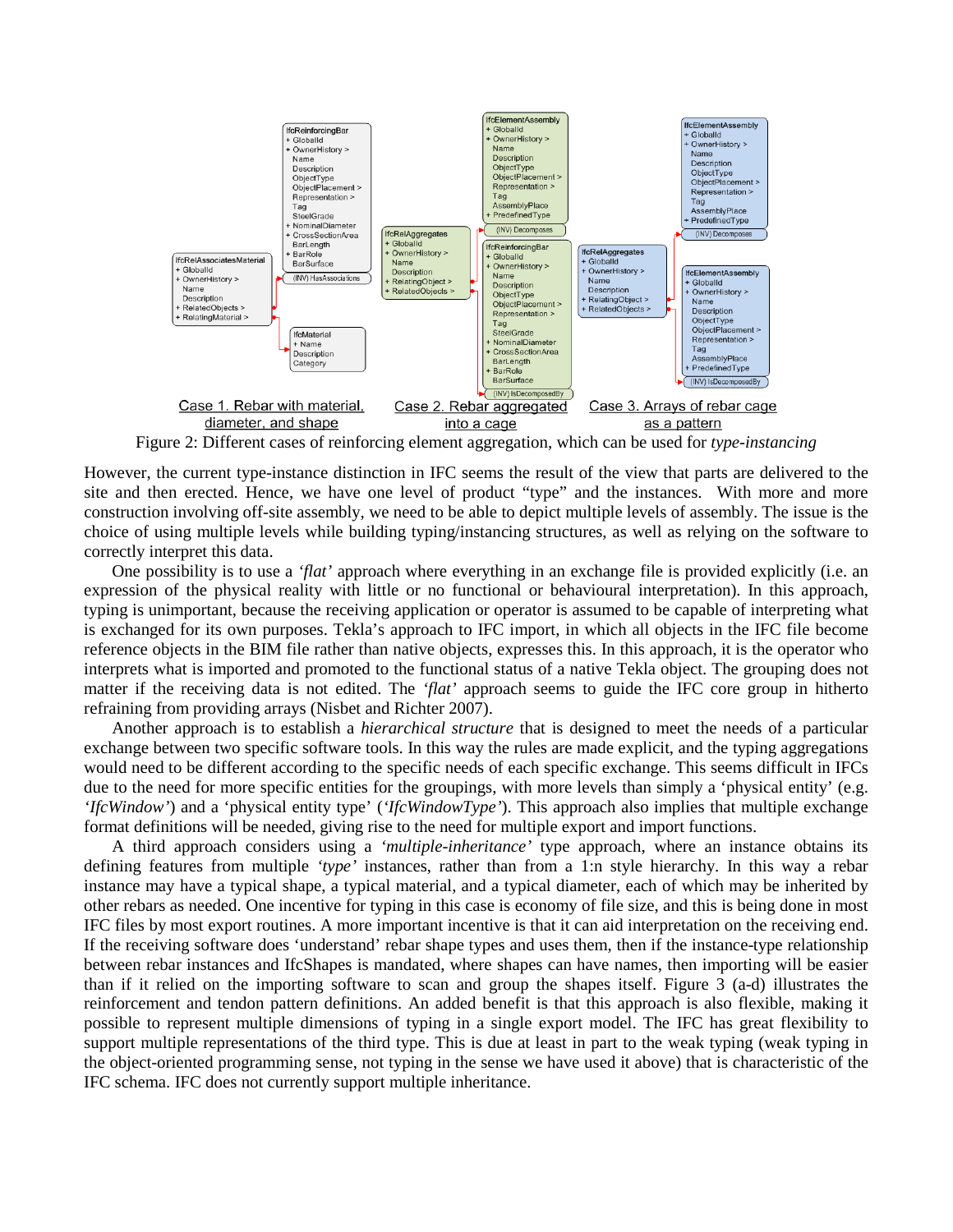

Figure 3: Reinforcement and tendon pattern definitions

## **3.2 Geometry**

Exchanging geometry using IFC constructs is possible in different solid modeling forms. Some of these forms include boundary representations, extrusions and CSG. Consider as an example manifold solid B-rep. It can again be of two different types – a faceted B-rep or an advanced B-rep. The construct for representing a face in advanced B-rep can be free-form geometry including NURBS, or B-splines etc. Another form of representation is by defining entities by procedural sweeping action on a planar bounded surface. This is called the Swept-Area solid and in special cases, such as rebar a circular disk can be swept along a directrix. Usually the swept area is given either by profile definitions and position in space. The other option, namely CSG, is to perform Boolean operations on simple shapes to obtain complex shapes. CSG combines geometric, solid models based on B-rep or Swept Area or Disk or Half-Space and CSG primitives, and structural information in the form of a Tree structure. All these constructs can be used in different combinations to represent a parametric shape. However, in the case of round trip exchanges or two one-way exchanges, the receiving application should be able to logically interpret the design intent and the original shape composition; otherwise the original information is lost. For example, in order to parametrically represent a precast Double-Tee, there is a need to use parametric profile definitions. Figure 4 shows an example of some of the parameters that might be exchanged. Exchanging only the simple geometry is not sufficient if one needs to perform more than just clash detection or volume computation. Thus, when data is exchanged between applications, a range of additional semantics that help fully describe the objects in that exchange is required. Some of the benefits include semantically meaningful and useful information and smaller IFC exchange file size. Different applications can rebuild these semantics at an appropriate level of internal detail, without necessarily replicating all of the finer details. However, parameterized exchanges of this kind require that both the exporting and importing applications have explicit knowledge of the shapes exchanged. Some of these parametric shapes, such as the Double-Tee precast profile, are specific to relatively narrow professional domains, and cannot be taken for granted.



Figure 4: Precast concrete – double tee parametric profile definition. (http://dcom.arch.gatech.edu/pcibim/documents/AppendixB-2.x4.pdf)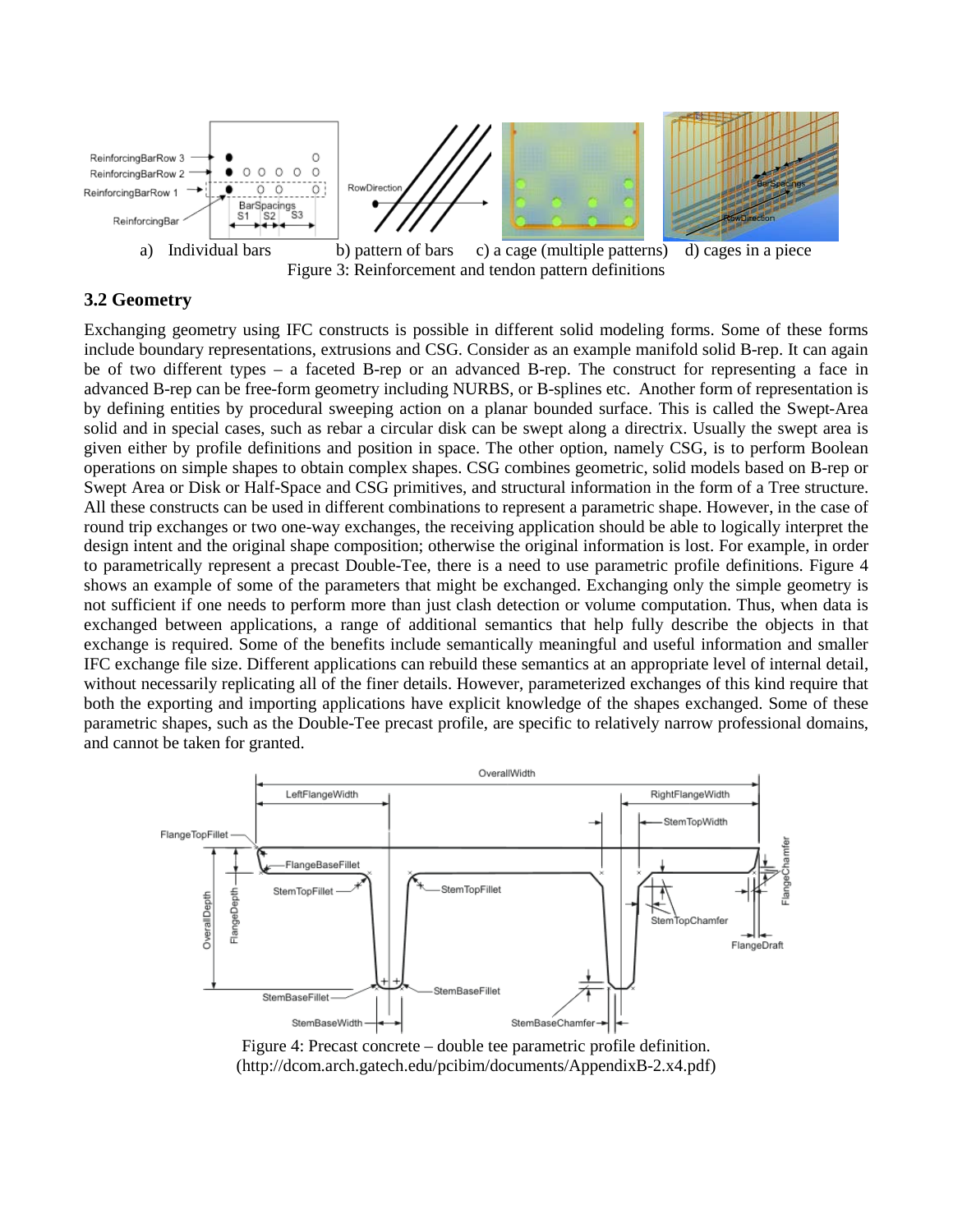The IFC Technical Committee has wisely made custom parametric profiles optional in Release 2x4, so that "exotic" profiles could be passed without their specialized parameterization, while the specialty users can use the parameters to control geometry. The downside implication is that a Double-Tee with arbitrary profile can be edited into a form not allowed with the fully parameterized profile.

# **3.3 Relations and Rules**

The IFC schema does not determine the behavior of entities within applications or apply parametric constraints or fix behavior, such as cleaning up wall corners, etc; this is left to the internal logic of each application. The condition of rebar and other embeds within concrete elements is similarly not dealt with in any way that determines whether their volumes should be subtracted or not from the host element. For example, the relationship between an *IfcBeam*, say, and an *IfcReinforcingBar* is implemented using *IfcRelAggregates.* The simplest approach will be to accept that this is satisfactory, and to implement whether or not the volume of the rebar should be subtracted from the volume of the concrete to the applications that will manipulate the data. As long as the basic condition of semantic identification of the parts is met, (i.e. the rebar is identified and recognized as a rebar) then each application can decide whether to subtract volume or not according to the task at hand and the degree of accuracy required, for both soft and hard clash checking. Moreover, in certain cases it is necessary for a particular assembly to have an identity, separate from the aggregation of its components. This is justified in the case of cast-in-place concrete, which has connected volumes as a result of overlapping concrete volumes (Barak et al. 2009), and also when it comes to precast modules like prison cells, sanitary blocks, staircase sections etc. The geometry of these assemblies cannot be simply expressed as an aggregation of other object types. However, introducing new entity types, which is the case with IFC in the past, is only going to result in an explosion of element types. A more careful analysis of the semantic meaning of *IfcRelAggregates* entity is required to solve this. Similarly, the placeholders for attributes or properties for objects are not strictly defined within IFC. For example, if a receiving application needs to discriminate between precast pieces and cast-in-place, rules need to be written to check placeholders such as name, description, object type or tag. However, there are no strict guidelines for embedding these semantics in a formal manner. Moreover, when building models are modified, there needs to be a mechanism to relate and track the piece information. IFC, provides this functionality through the *GUID* (Liebich et al. 2006), which is a unique identifier throughout the software world. However, when data us transferred back and forth by applications having differing native conventions, preserving the GUIDs becomes an ordeal and is not yet widely implemented. Such tracking is important, for example, in the case of a precast concrete piece, design is send from the engineer to the detailer (structural coordination model) and the fabricator does the piece detailing and send it back to the engineer for structural review (fabrication model). At a different level, the use of GUID and Owner History, as defined in IFC, creates overhead to the software models. For example, GUID is a property of *IfcRoot* and all building elements inherits this property, including entities like *IfcReinforcingElement*. This forces each instance of rebar to have a GUID rather than assigning a group of reinforcing as an element and assigning a GUID. Implementing a multiple inheritance structure for components such as *IfcReinforcingElement* can potentially solve the overkill of GUID requirement.

# **4. HUMAN COGNITION AND MACHINE READABILITY OF MODEL DEFINITIONS**

How much 'intent' or structure is built into the exchanges is a function of how similar or different the worldview of a building is between construction software applications, and ultimately between construction professionals. If models are classified based on cognition (human and software), it can be assumed that a person's mental model of a building will be a multi-faceted design with alternatives and varying levels of detail. At a more professional level this can be classified as architect's model, structural engineer's model etc. At the software level the professional models are visualized using different software tools. Thus, for the architectural model there will be doors and windows, whereas a structural model has beams and columns and the behavior and function of those forms are tailored according to the professional view embedded in the software.

This is relevant because the different models (mental and software) also have different understandings of the notions of 'type', 'instance' and 'assembly'. In each persons' mind (and in each of the software tools' embedded functionality) there are different ways of aggregating and typing individual building objects such as reinforcing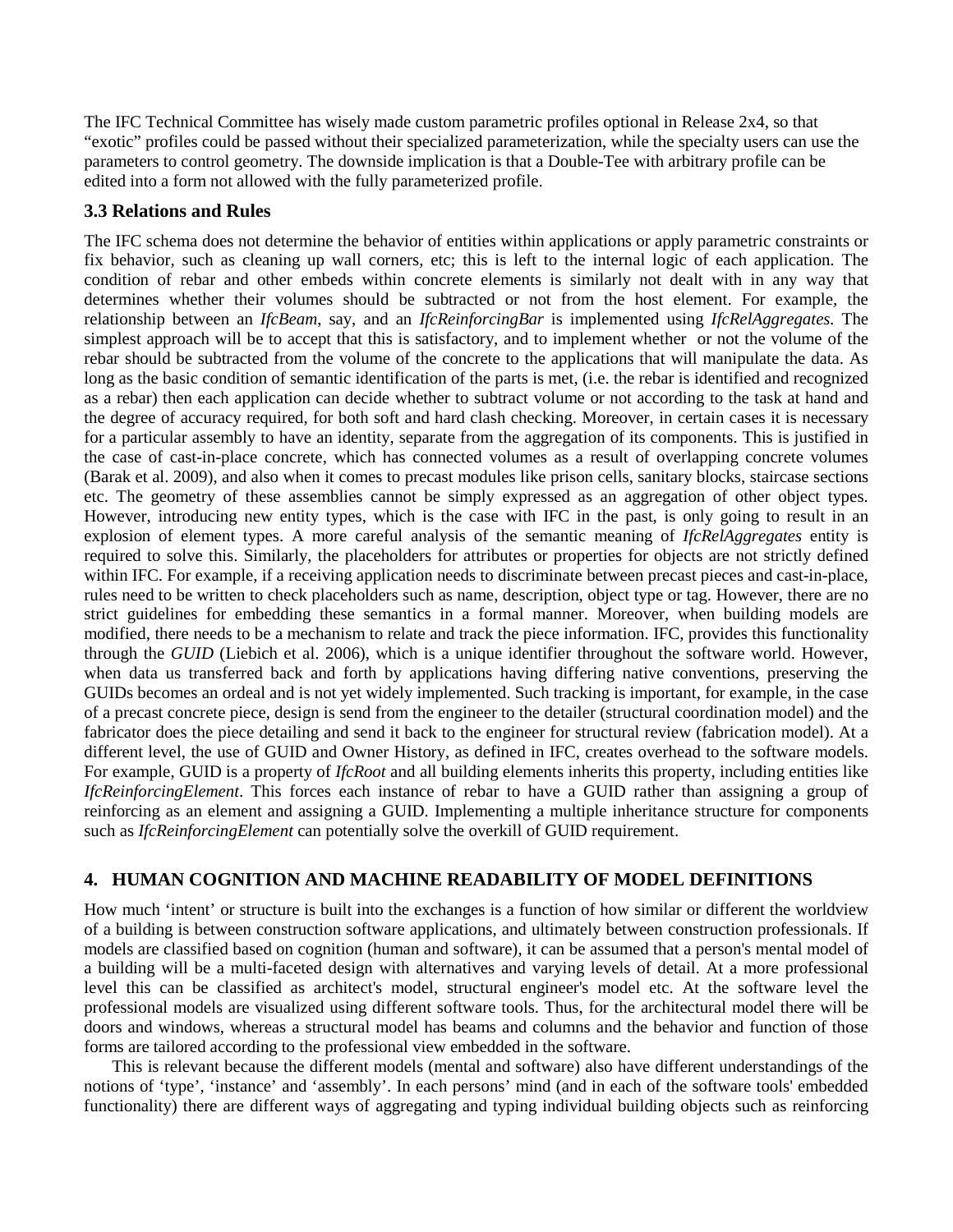bars. Human cognition is flexible and agile, so a person can think of a rebar cage as a type and it being instanced in multiple columns at one instant, and then in the next instant, for a different function or manipulation, the person can think of the fabrication of a particular rebar shape + material + diameter combination being fabricated as a type but applied in multiple different cages, for different columns and even beams. Figure 2 shows three different cases of reinforcing element aggregation and each case can be used as a type. Software is generally less agile, and so the typing is fixed and embedded. This concept is acceptable, with each person working with their mental model, and each software tool with its data model, until people need to communicate, or software tools need to 'interoperate'. When people communicate design to other people, they can use type-instance relationships to make the communication quicker and more efficient, as long as they can rely on the receiver to correctly interpret the manner in which they are using the relationship at any given moment (e.g. 'there are sixteen identical columns... each is 3m tall and has 12 numbers of 8mm diameter square shaped rebar links…'). This works only if the implicit rules for interpreting and applying the typing and instancing are clear to all by convention or explicitly explained. (e.g. 'all sixteen are identical, except for the fact that the last two are only 2m tall'). Similarly when BIM software tools need to communicate, there is a need to know in advance the internal rules for typing and instancing for the two applications to interoperate. Such semantics need to be specified strictly in the MVD.

In the case of custom instances, simple shapes are constructed with shape operators to form complex shapes and then transformed to arrive at the final instance. Now, if such an instance is exchanged, then the receiving application can only interpret the geometry as a boundary representation with limited processing. However, if there is a need to make edits to geometry then, the receiving application needs to re-create all the procedural information, otherwise that information is lost (Sacks et al. 2004). This problem is known to be unsolvable (Hoffmann 1993). This means exchanges must carry additional information so the MVD needs to take into consideration the requirement of the receiving application to decide on the form of exchanged geometric data.

#### **5. LEVEL OF DETAIL AND LEGAL/CONTRACTUAL IMPLICATIONS OF AN MVD**

The MVD approach of specifying model exchanges provides extensive definitions for each information item. Adding a model progression metric to this MVD, can improve the applicability to legal/contractual terms, thereby making sure the deliverable at each stage between partners are clearly specified. This can be extended by adding a *level of detail* (LoD) metric (Bedrick 2008) as explained below. This paper introduces the problem of MVDs and Level of Detail, but further analysis is out of scope at this point.

MVDs need to satisfy particular level of detail requirement for each phase of the project. These provide a guideline for commercial/contractual terms between parties to construction projects where BIM is used. LoD has three components; 1) LoD definitions, 2) Project phases, and 3) Information items or objects and attributes. For example, Table 2 provides an illustration of LoD requirements for concept model exchanges in the precast industry for a particular project phase. Table 3 shows the corresponding information items and Table 4 carries the LoD definitions. LoD can be a guide to MVD developers in defining the details of the exchanges. Moreover, in contracting, defining the LoD and the exchanges will support partial definition of milestones. However, LOD requires a level of checking not supported by a MVD. For example, suppose that all columns are required at a given LOD to include reinforcing. Testing this requires that both *IfcColumn* and *IfcReinforcingElement* entities are in the exchange. But this is not sufficient. Suppose that all columns in an exchange carried rebar, except for two columns. The *IfcRelAggregate* relation between *IfcColumn* and *IfcReinforcingElement* must actually be checked on an instance-by-instance level.

| <b>Project Stage</b>           | 31-20-10-00 Preliminary Project Description                                                                                                                                                                                                                                                                                                                                                                                                                                                              |
|--------------------------------|----------------------------------------------------------------------------------------------------------------------------------------------------------------------------------------------------------------------------------------------------------------------------------------------------------------------------------------------------------------------------------------------------------------------------------------------------------------------------------------------------------|
| <b>Exchange Disciplines</b>    | (33-21-11-00) Architecture, (33-21-31-00) Engineering, (33-25 41-11-11) Building Product Manufacturing                                                                                                                                                                                                                                                                                                                                                                                                   |
| Description                    | Concept model developed by architect consists of layout of precast pieces into simple assemblies, without<br>surface or structural detailing. Building model includes massing models, structural and other grid controls<br>Fabricator may revise panelization & joining conditions. With precaster as lead, these models are likely to be<br>more developed than those in other business cases. Exchanges supported are from architect to engineer<br>and fabricator, and optionally fabricator return. |
| <b>Related Exchange Models</b> | A_EM.1, A_EM.2, S_EM.1, P_EM.1, P_EM.2                                                                                                                                                                                                                                                                                                                                                                                                                                                                   |

Table 2: Level of detail example for precast architectural concept model exchanges –Project phase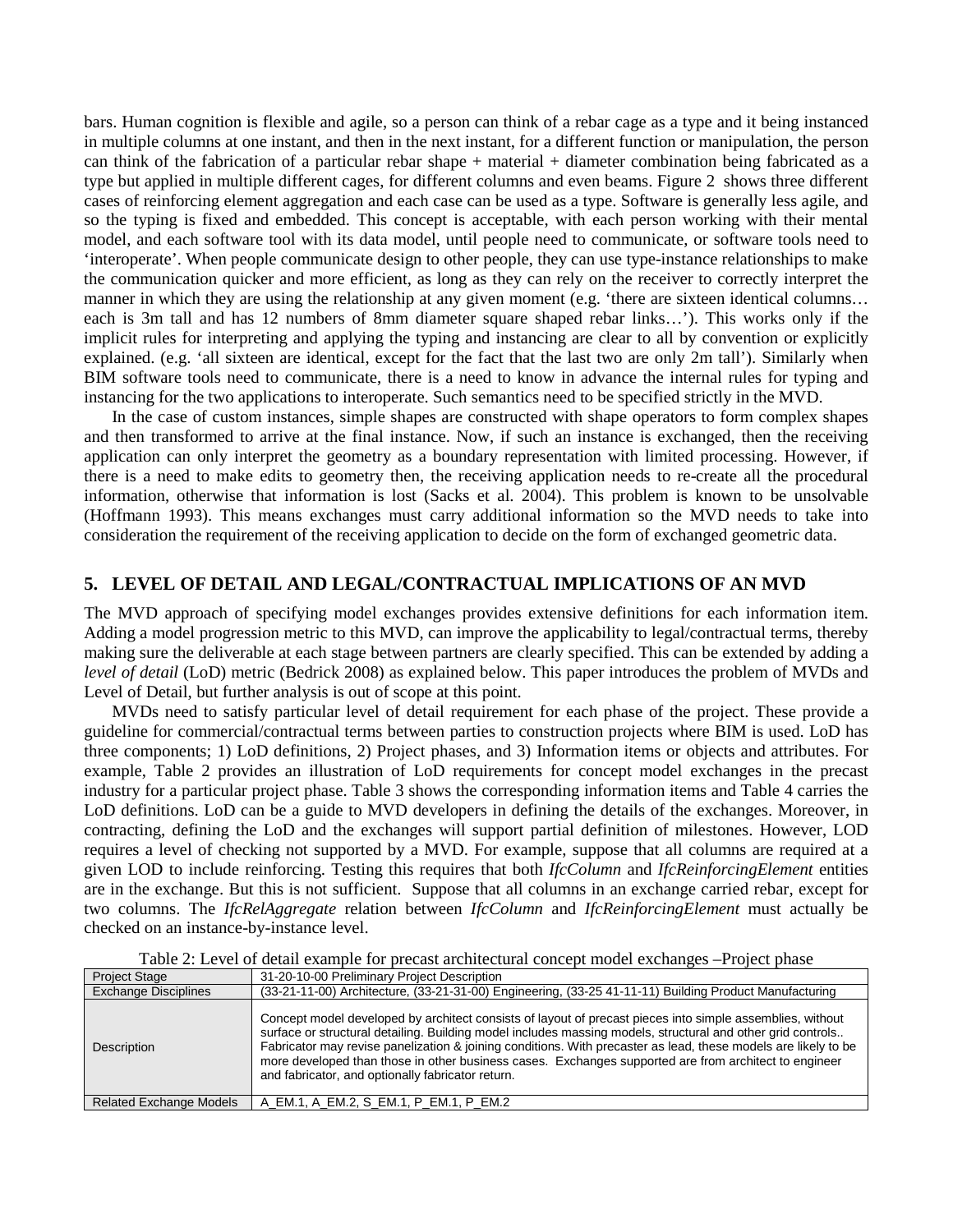| Tuene of Level of Gettin enumple for precuse concept moder enchanges<br>mnormaaron hermo and radicoated |                         |                                     |                                       |     |  |
|---------------------------------------------------------------------------------------------------------|-------------------------|-------------------------------------|---------------------------------------|-----|--|
| Included piece types                                                                                    | Type of geometry        | <b>Attributes</b>                   | <b>Relations</b>                      | LoD |  |
| Site arrangement and building origins                                                                   | (opt.) 2D Referenceable |                                     | Spatial hierarchy                     | 200 |  |
| Spatial hierarchy and grids: grids for<br>facades                                                       | Referenceable           |                                     | Spatial hierarchy                     | 200 |  |
| Non-precast struc. assemblies: steel<br>and CIP frames, slabs, foundations                              | Referenceable           | Material type                       | Spatial hierarchy                     | 100 |  |
| Secondary steel & RC members                                                                            | Referenceable           | Material type                       | Spatial hierarchy                     | 100 |  |
| Precast facade/wall assemblies                                                                          | Referenceable           | Material type                       | Spatial hierarchy, Assembly relations | 200 |  |
| <b>Precast Structural assemblies</b>                                                                    | Referenceable           | Material type                       | Spatial hierarchy Assembly relations  | 100 |  |
| Precast Load bearing pieces,<br>foundations optional                                                    | Referenceable           | Material type<br>Precast properties | Spatial hierarchy                     | 100 |  |
| Precast Non-load bearing pieces                                                                         | Referenceable           | Material type                       | Spatial hierarchy                     | 100 |  |
| Other building parts (optional)                                                                         | Referenceable           | Ownership, status,<br>system type   | Spatial hierarchy                     | 100 |  |
| Modules: stairs elevator shafts                                                                         | Referenceable           | Material                            |                                       | 100 |  |

Table 3: Level of detail example for precast concept model exchanges – Information items and Attributes

Table 4: Level of detail example for precast architectural concept model exchanges- LoD Definitions

| Level of Detail Definitions | Explanation                                                                          |
|-----------------------------|--------------------------------------------------------------------------------------|
| 100. Conceptual             | Non-geometric data or line work, areas, volumes zones etc.                           |
| 200. Approx geometry        | Generic elements shown in three dimensions - maximum size, -purpose                  |
| 300. Precise geometry       | Specific elements. Confirmed 3D Object Geometry -dimensions -capacities -connections |
| 400. Fabrication            | Shop drawing/ fabrication -purchase -manufacture -install -specified                 |
| 500. As-built               | As-built - actual                                                                    |

# **6. CONCLUSION**

The issue of semantic robustness of model exchanges using IFC, illustrated by the varied examples in this paper, needs to be seriously considered for advancing interoperability within AEC industry. The discussions provide insights to the conundrum of embedding semantic meaning in exchange data, with specific emphasis on the typeinstance structure, geometry, relationships, and rules. Based on the research conducted by the authors' in developing the Precast National BIM Standard and further analysis of the past and present work in this area, we present a set of recommendations / conclusions.

- The MVD development process needs to be transitioned from the current ad-hoc manner to a more rigorous framework and/or methodology.
- The semantic meaning of IFC concepts needs to be defined in a rigorous and formal manner with strict guidelines. This can help in achieving a uniform mapping to and from internal objects of BIM tools and IFC.
- There should be flexibility in defining the type-instance structure based on the context and nature of an application. A multiple-inheritance structure can be the long-term solution for achieving this flexibility, however further research is needed to study the upward compatibility of the schema.
- Editable geometry is still not achieved in model exchanges; however, the use of parametric profiles, as shown in Figure 4, can provide this feature to a certain extent.
- MVDs need to be closely associated with Level of Detail, thereby adding value in terms of a binding, contractual or legal document.

Some of the criteria for a framework to improve the robustness of model exchanges using IFC can be as follows. The expressiveness and rigor, where MVD aspects can be represented fully and in a consistent manner is important. Model views represent different levels of detail, hence the new methodology should contribute to a better understanding of model views by providing a concise and object oriented view of the exchange. It should be possible to decompose the view into several modular objects (*Concepts*) that are more manageable and testable. Moreover, traceability is a very important feature in the development process. A more effective translation and transparency of the user needs (*Exchange Requirements*) into the design of MVDs is required. Development time and costs can be reduced by avoiding unnecessary iterations and redundancy of IFC concepts. A logical framework on the basis of well-defined and unit tested IFC concepts, thereby following a modular